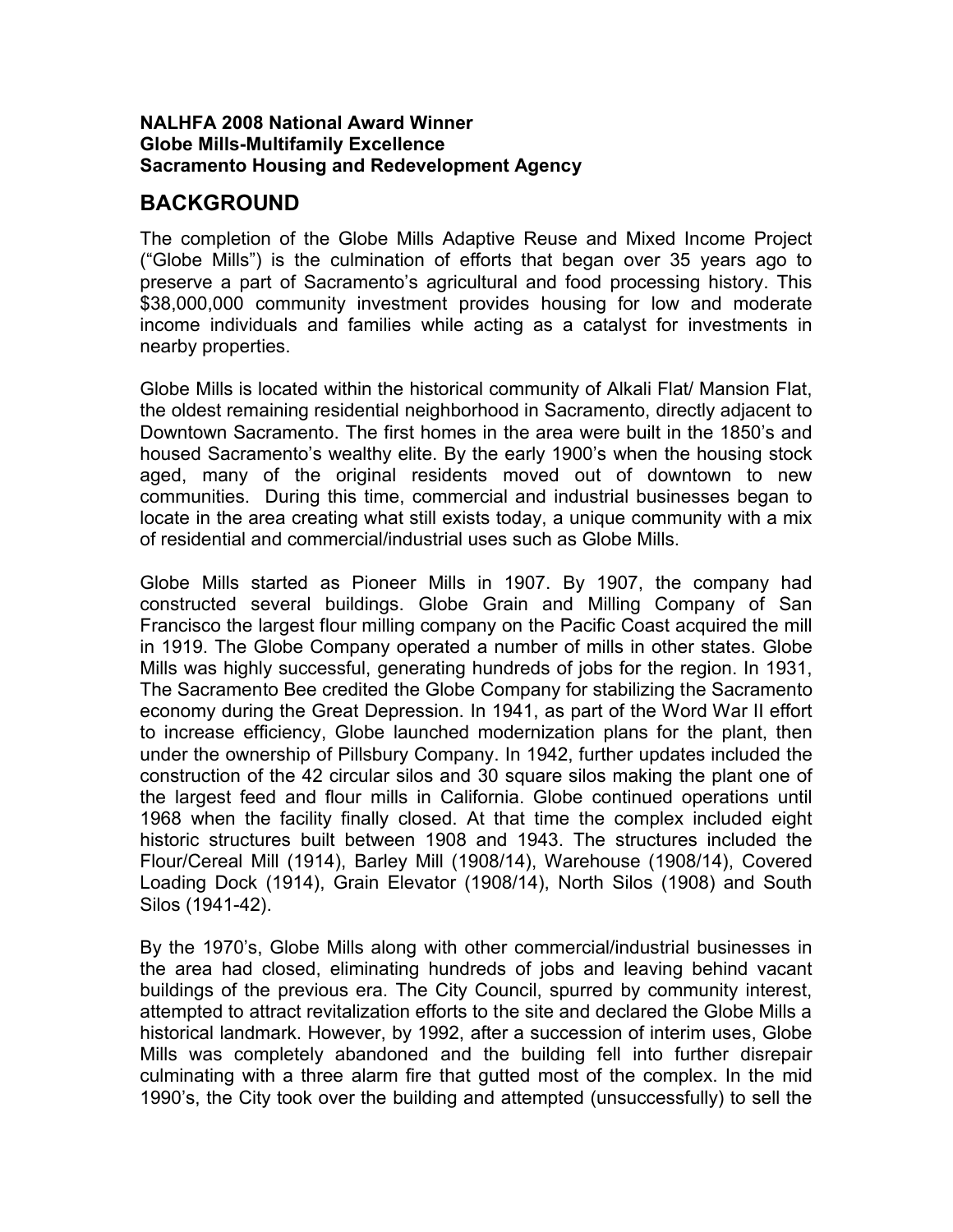property to recoup back taxes. Over the next ten years, the Sacramento Housing and Redevelopment Agency (SHRA), in an attempt to attract a developer, assembled the remainder of the property, initiated building stabilization efforts, completed environmental remediation and developed predevelopment architectural and engineering reports that set the stage for a project to move forward.

In 2004, after a year-long selection process which included substantial community input, SHRA selected GMA Investors as the preferred developer. The lead partner in GMA Investors is Cyrus Youssefi, a local affordable housing developer. The selected project concept called for transforming the property into a 145 unit mixed-income housing community. SHRA and GMA jointly committed to readying the project for a spring 2005 nine percent tax credit application. In less than nine months, SHRA completed an Environmental Impact Report on the project, applied for and was awarded a Brownfields Economic Development Initiative Grant and Section 108 Loan, and negotiated deal points with GMA Investors.

SHRA entered into a Development Disposition Agreement, contributing the land and providing gap financing in February 2005.

## **INNOVATION AND TRANSFERABILITY**

The project consists of three multi-story buildings on a one-acre site. Two buildings, New Building 1 (NB1) and New Building 2 (NB2) are new construction and contain 114 senior units, while the Mill Building and Silos Building were adapted from the former Flour/Cereal Mill to accommodate 31 loft style apartment units.

The preservation the Flour/Cereal Mill and silos was a major feat of architecture and engineering expertise. Due to the 1996 fire, the mill building had to be completely gutted, with the preservation of the exterior walls as the only remaining historical feature. Extensive shoring and foundation work was required to retain the walls in place. Concrete shear walls and floors were then poured in place, one floor at a time, at the height of the original floor plates (so the original window openings could be retained). Finally, concrete dividing walls were poured in place to form corridors and individual apartments. Extensive concrete cutting was required to connect the mill building to several of the adjacent concrete silos, which now serve as elevator shafts and stairwells. Concrete bridges had to be poured at each floor level to connect the mill and silo elements. Throughout the project, the architect and developer preserved equipment where possible to honor the history of the building as a working flour mill. For example, the entranceway to the

building includes the preservation of duct work that allowed flour to be transferred from the silos View from inside one of the concrete silos

to the mill. Elsewhere, conveyor belts and gears, as well as a one person manlift are preserved.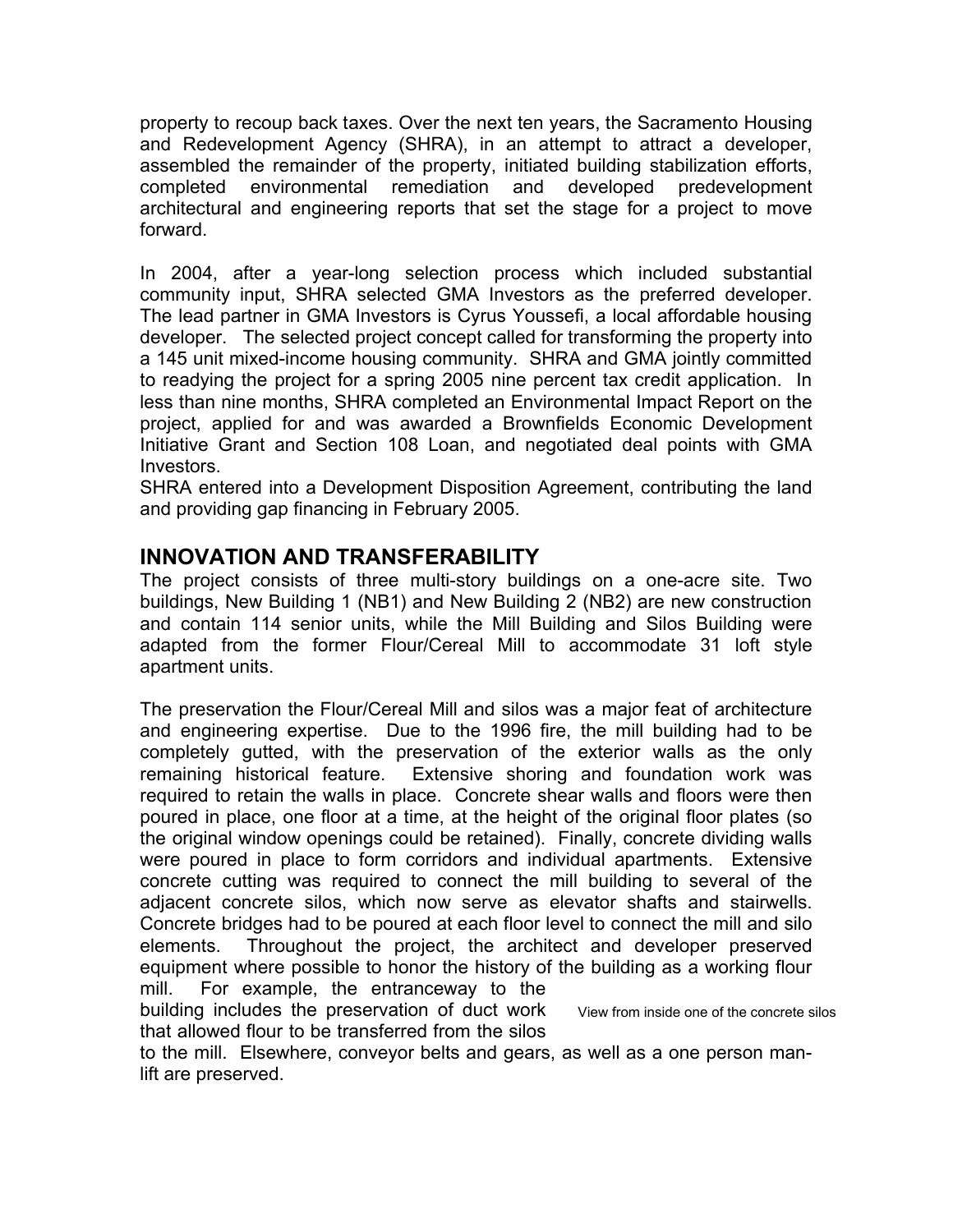Perhaps the most dramatic preservation element in the project is the "head house." Located at the top of the silos, this structure originally served as the distribution center for incoming grain shipments. Grain was conveyed to the head house and then distributed to one of the 24 silos for storage until milling. One of these silos now serves as the elevator shaft to convey residents to the head house, which functions as a community room for the entire project. Superlative views of downtown Sacramento are one feature of the head house, which contains a full kitchen, lounge area, bathrooms, television viewing area and other resident amenities.

The Flour/Cereal Mill Building contains 31 moderate income "lofts" and is attached to the Silo Complex. Together these two building have recreated a streetscape and skyline seemingly unchanged in historical appearance for over 100 years. SHRA believes this adaptive reuse is the only one of its kind in the state of California.

NB1 is a four story building with 72 one-bedroom senior apartments over ground floor common space, offices and a parking garage. NB2 is a four story building with 42 one-bedroom senior units over ground floor common space and parking. All units include a full kitchen, private bathroom, electrical hot water heater, selfcontained HVAC units.

The community includes an abundance of common and leisure space and amenities, including a security system, laundry rooms, exercise rooms, storage facilities, a community garden, BBQ facilities and historical style street lighting.

It is difficult to overstate the significance of Globe Mills in attracting new investment and interest to a community scarred by social, physical and economic blight for decades. The collateral benefits of the Globe Mills have exceeded even the most optimistic expectations. Since the ground breaking in August 2006, two high profile projects have begun to take shape within sight of the Globe Mills project. The Crystal Creamery, a vacant milk processing plant adjacent to Globe Mills, was acquired by a developer who will soon obtain entitlements for a 205 unit for sale housing community. One block away, another affordable housing developer is advancing with plans to build 56 residential units with ground floor live/work studios on a one-acre site owned by SHRA. This project is scheduled to break ground in summer of 2009. All three projects combined will add 392 new housing units which include 152 low income units, 42 moderate rate units, and 205 for sale units. It is hard to imagine that these other projects would have come forward without SHRA's initiative and investment in the Globe Mills project.

## **PROJECT FUNDING AND AFFORDABILITY**

The Globe Mills project would not have been possible without public financing, which accounts for \$12.8 million or 33 percent of the total development budget. The Redevelopment Agency leveraged local funds with numerous State and Federal funding sources, providing the resources to insure success. Local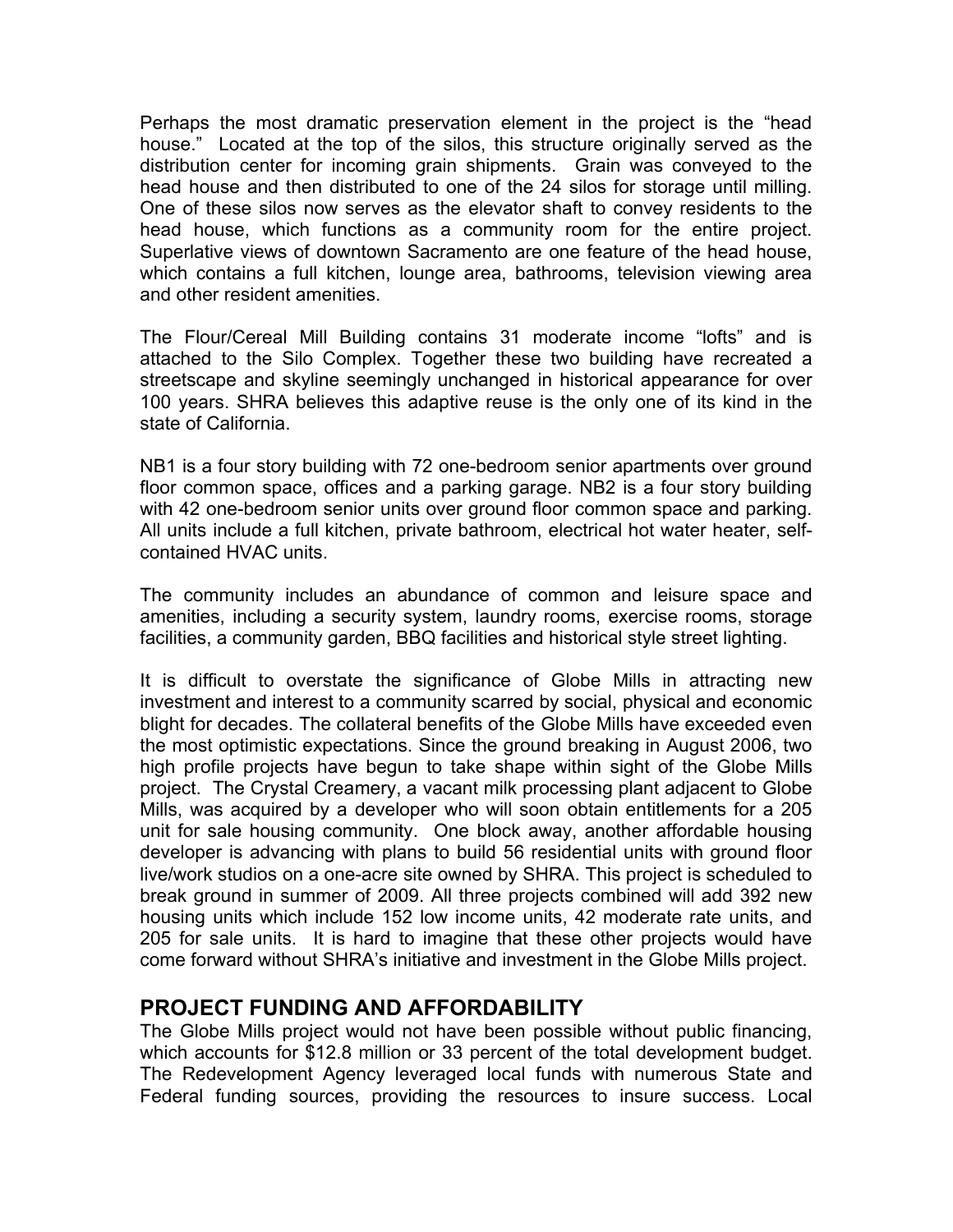affordable housing funds in the amount of \$6 million were combined with \$5.5 million in Section 108 HUD funding and a competitive \$2 million Brownfields Economic Development Grant. In order to maximize the projects private bank loan capacity, SHRA also assumed a 20-year debt service in the Section 108 loan which will be repaid from local tax increment revenues. The remaining local sources included HOME, Alkali Flat Tax Increment and City of Sacramento Workforce Housing funding for offsite improvements. The Workforce Housing Grant was awarded to the City by the State of California to acknowledge the City's overall success in developing affordable housing. Complete funding sources are listed below.

| <b>Funding Sources</b>             | <b>Funding Totals</b> |
|------------------------------------|-----------------------|
| L/M Tax Credit Equity              | \$15,903,000          |
| Deferred Dev. Fee                  | \$700,000             |
| <b>Bank Loan</b>                   | \$6,050,000           |
| <b>BEDI Grant/Section 108 loan</b> | \$7,500,000           |
| <b>HOME</b> loan                   | \$1,450,000           |
| Alkali TI Grant                    | \$1,340,000           |
| Alkali TI Loan                     | \$4,680,000           |
| <b>City Grant</b>                  | \$500,000             |
| <b>Total</b>                       | 38,123,000            |

The single largest funding amount of \$15,903,000 comes from 9% Low Income Housing Tax Credits. As a result, the affordability of the senior housing portion of the project is restricted to seniors with incomes between 30% area median income (AMI) and 60% AMI. A full breakdown is presented below.

|  |  |  | <b>Globe Mills Rental Affordability</b> |
|--|--|--|-----------------------------------------|
|--|--|--|-----------------------------------------|

|                                 | No. of       | Average          | <b>Total Area</b> |
|---------------------------------|--------------|------------------|-------------------|
| Unit Type                       | <b>Units</b> | <b>Unit Size</b> | (SF)              |
| Moderate Income "Lofts"         | 31           | 625              | 19,393            |
| 1 BR/ 1BA Senior 30% Tax Credit | 14           | 545              | 6,536             |
| 1 BR/ 1BA Senior 45% Tax Credit | 23           | 545              | 12.527            |
| 1 BR/ 1BA Senior 50% Tax Credit | 56           | 545              | 30,500            |
| 1 BR/ 1BA Senior 60% Tax Credit | 21           | 545              | 11,437            |
|                                 | 145          | 561              |                   |

# **LASTING LEGACY**

The completion of Globe Mills is the culmination of efforts that began over 35 years ago. Its completion is credited to the public/private partnership that was formed in 2004-5. This partnership confronted and overcame significant planning, architectural, engineering and financial obstacles to achieve a successful project. This success is measured by the quality of the development itself and its impact on the surrounding neighborhood. A blighted vacant former industrial site has been transformed into a vibrant new housing community, and